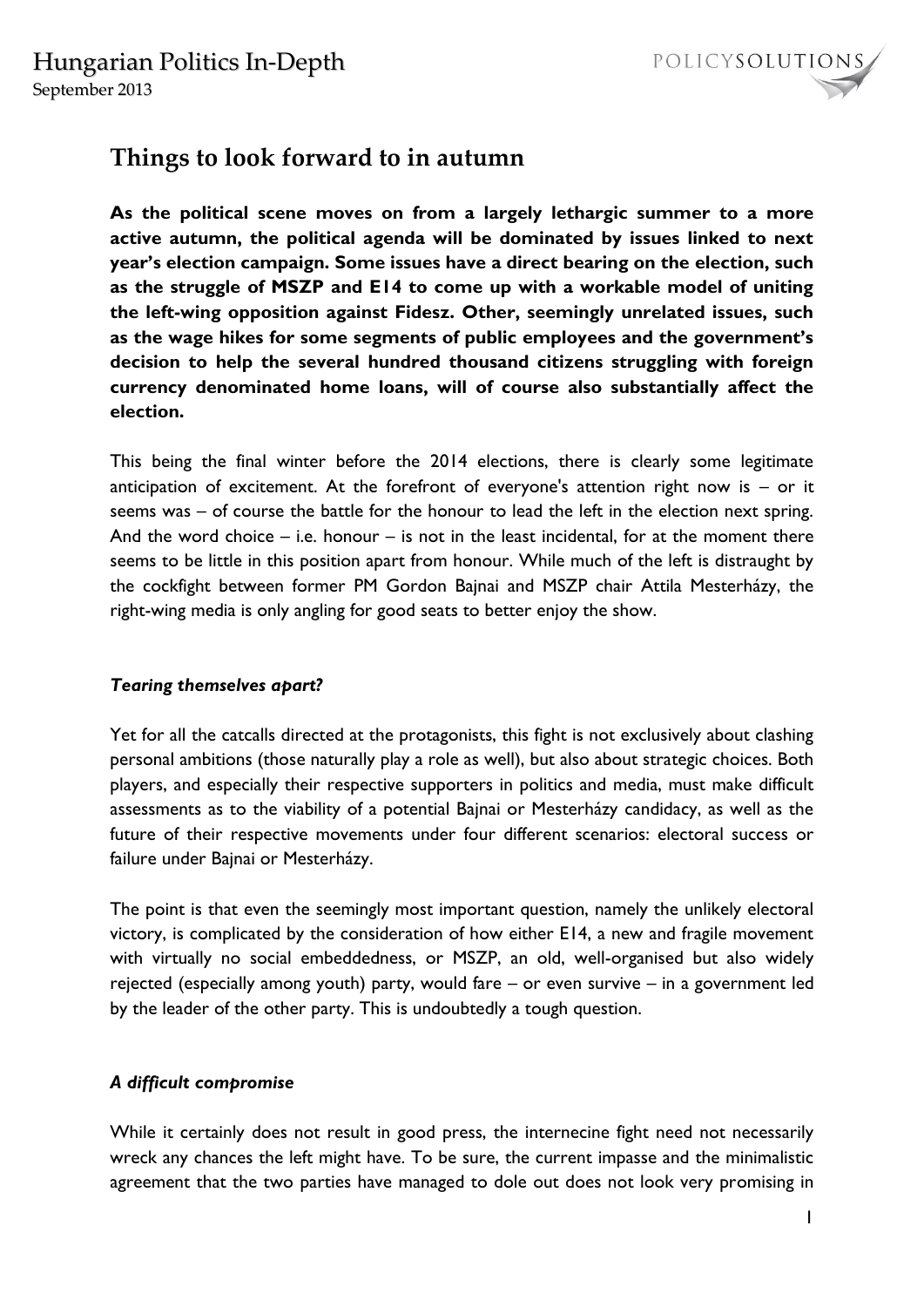September 2013

terms of offering a stark alternative to Viktor Orbán as the Hungarian leader. Pursuant to the agreement, MSZP and E14 will run separately and neither will officially designate a candidate for the premiership. To avoid losing votes, they will not run candidates in single member districts against one another. MSZP will have the right to field 75 candidates without E14 opposition, and the latter party will have a monopoly on the remaining 31 constituencies. The post-election PM candidate will be whichever party's list receives more votes, i.e. almost certainly Attila Mesterházy.

Running separately could resolve the dilemma of keeping anti-MSZP opposition votes in the fold, but it raises plenty of other problems, such as: Will MSZP voters vote for E14 candidates and vice versa? Will potential voters be mobilised without a clear personal alternative to Orbán? Will E14 definitely pass the threshold necessary to enter Parliament? Still, there are plenty of scenarios that could put the left back into play. For one, the current agreement is not set in stone. As things develop, the parties may decide that another arrangement is more suitable. Moreover, in light of voter preferences it is also conceivable that two separate lists might indeed net more votes than a united list that would seek to compel those culturally disinclined to support MSZP or Bajnai to nevertheless vote for it.

#### *Don't forget the host*

Even as the battle on the left may draw much of the media attention, the real game in town continues to be Fidesz' successful efforts at consolidating and potentially even expanding its lead. This is costing taxpayers and businesses already a lot, but look for the price tag to increase as the government is preparing to lavish more generous presents on the hopeful electorate. After years of disappointed promises, teachers and physicians are getting substantial raises, and with some luck for the governing party the optimism generated by the higher pay check may carry over into early next year. This follows on the heels of utility bills decreased by government fiat, the effects of which are going to be most pronounced during the winter, when heating costs tend to upset the fiscal stability of average and poor households (even as wealthy families, with larger homes to heat, benefit a lot more in practice, as is usually the case with Fidesz' upwardly redistributive policies).

Fidesz has worked very hard to the get rid of the EU's excessive deficit procedure, and this is arguably its greatest policy success thus far. The real payoff could be the possibility of election spending, however. If early next year the government decided to amend the 2014 budget with some – or a lot, as the case may be – unplanned gifts from Fidesz, then it still would not have to face a renewal of the procedure in time for the election in April. It might of course elicit some derision from the opposition and Brussels, but neither would be offputting to voters. Even though they distrust politicians in general – Fidesz' leaders largely not excepted – Hungarian voters are hardly immune to the charms of electoral presents.

POLICYSOLUTIONS